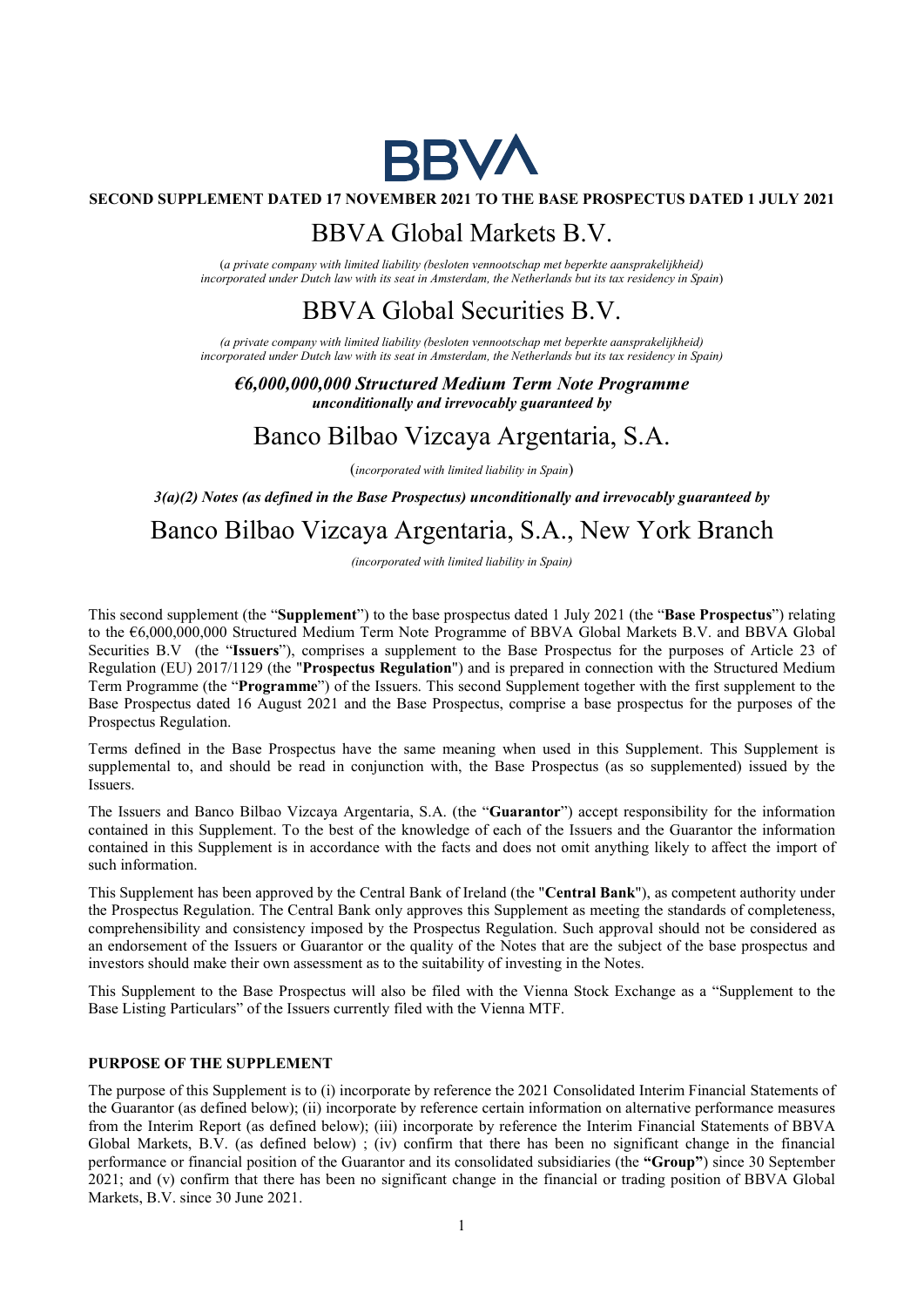### INCORPORATION BY REFERENCE

Incorporation by reference of the 2021 Condensed Interim Consolidated Financial Statements and Interim Consolidated Management Report of the Guarantor

On 29 October 2021, the Group published its 2021 Consolidated Interim Report, (the "Interim Report"), which includes: (i) on pages 3 to 46 (inclusive) thereof, its unaudited consolidated interim financial statements as at, and for, the nine month period ended 30 September 2021; (ii) on the two pages prior to the table of contents of the Interim Report, the auditor´s limited review report thereon ((i) and (ii) together, the "Consolidated Interim Financial Statements"); and (iii) certain information on alternative performance measures contained on pages 53 to 63 (inclusive) of the Interim Consolidated Management Report (the "Alternative Performance Measures").

A copy of the Interim Report has been filed with the Central Bank and is available at https://shareholdersandinvestors.bbva.com/wp-content/uploads/2021/10/Interim-Financial-Statements-and-Management-Report-September-2021\_Eng.pdf

By virtue of this Supplement, (i) the Consolidated Interim Financial Statements and (ii) the Alternative Performance Measures are incorporated by reference in, and form part of, the Base Prospectus as of the date of this Supplement.

The non-incorporated parts of the Interim Report are either not relevant for an investor or are covered elsewhere in the Base Prospectus.

Copies of all documents incorporated by reference in the Base Prospectus can be obtained from the Guarantor as described therein.

If documents which are incorporated by reference or attached to this Supplement themselves incorporate any information or other documents therein, either expressly or implicitly, such information or other documents will not form part of this Supplement for the purposes of the Prospectus Regulation except where such information or other documents are specially incorporated by reference or attached to this Supplement

Incorporation by reference of the Interim Financial Statements of BBVA Global Markets, B.V.

By virtue of this Supplement, the unaudited interim financial statements of BBVA Global Markets, B.V. for the sixmonth period ended 30 June 2021 (the "Interim Financial Statements of BBVA Global Markets, B.V.") are incorporated by reference in, and form part of, the Base Prospectus.

A copy of the Interim Financial Statements of BBVA Global Markets, B.V., has been filed with the Central Bank of Ireland and is available at https://accionistaseinversores.bbva.com/wp-content/uploads/2021/09/Memoria-BBVA-Global-Markets 202106 Final.pdf

Copies of all documents incorporated by reference in the Base Prospectus can be obtained from BBVA Global Markets, B.V. and the Guarantor as described herein.

If documents which are incorporated by reference or attached to this Supplement themselves incorporate any information or other documents therein, either expressly or implicitly, such information or other documents will not form part of this Supplement for the purposes of the Prospectus Directive except where such information or other documents are specially incorporated by reference or attached to this Supplement.

### SIGNIFICANT OR MATERIAL CHANGE STATEMENT

Paragraph 7 of the General Information section on page 553 of the Base Prospectus shall be deemed to be deleted in its entirety and replaced by the following wording:

"Save as disclosed in this Base Prospectus, there has been no material adverse change in the prospects of the Group since 30 June 2021 and there has been no material adverse change in the prospects of BBVA Global Markets B.V. since 31 December 2020.

Save as disclosed in this Base Prospectus , there has been no significant change in the financial performance or the financial position of the Group since 30 September 2021and there has been no significant change in the financial or trading position of BBVA Global Markets, B.V. since 30 June 2021."

**GENERAL**